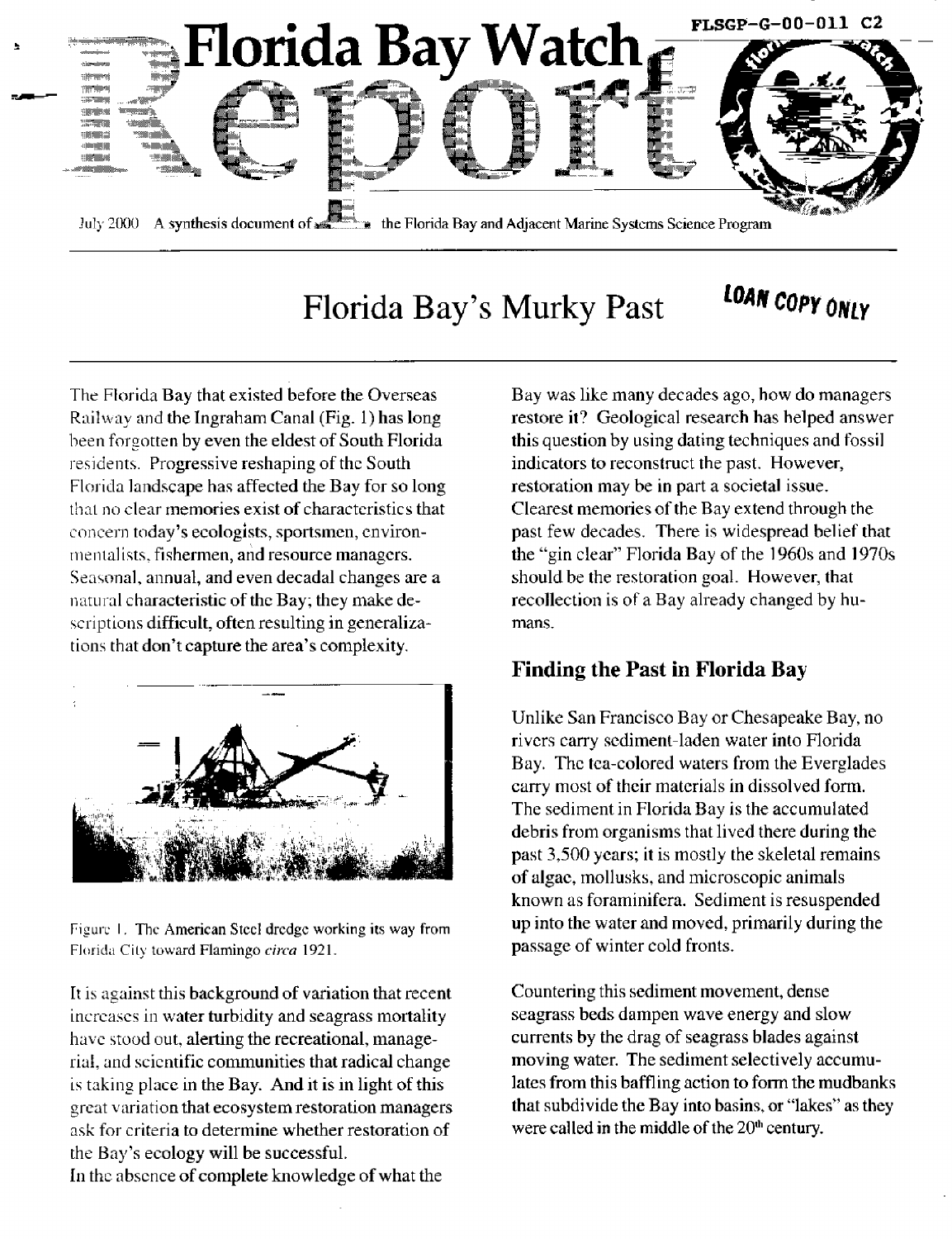Burrowing organisms and seagrass roots often mix the mud accumulations, but in some bare mud patches, the original sequence of accumulation is preserved. These places accumulate the skeletons of organisms that lived and died at the site and trap mud transported to the site from elsewhere in the Bay. Such locales provide scientists with clues to past environmental conditions.

Every organism that lives in the Bay has its own requirements for temperature, salinity, light, and food, and the species found in the sediment layers can be matched with different sets of environmental conditions. Variations in natural conditions control the distribution of organisms within the Bay (Fig. 2).

Paleontologists and geochemists can reconstruct past characteristics of Florida Bay by examining the chemical composition of fossil animal shells and fossil distribution. This technique is possible because, as shells grow, traces of the water chemistry are locked into the skeleton. For example,



Figure 2. Typical fossil foraminifera from Florida Bay. These microscopic fossils are the size of sand grains. The species can be matched with different sets of environmental conditions.

atmospheric nuclear bomb testing of the 1960s introduced quantities of carbon-14 into the atmosphere that mixed with the oceans and water in Florida Bay (Fig. 3). The introduced carbon-14 can be identified in shells to verify other geochemical dating methods. Mud cores allow interpretations of the past century to an accuracy of  $3-5$  years.



Figure 3. The record of bomb-produced carbon-14 in a mud core from Florida Bay.

An even more accurately dated geochemical record of the Bay comes from annual growth bands within coral colonies. Corals construct skeletons that contain seasonal density variations that are visible on x-radiographs of slabbed sections (Fig. 4). Small portions of skeleton removed with a dental drill can be analyzed to provide geochemical records that approximate monthly time increments.

Many paleontological and geochemical records of change are now available from Florida Bay and their interpretation is an active field of research (Fig. 5). It is clear from these records that major changes occurred in the Bay during the early part of this century. Some of those changes altered circulation and were caused by building railroad causeways. Others are believed to be the result of decreased freshwater inflow that resulted from "reclamation" activities on the mainland. All in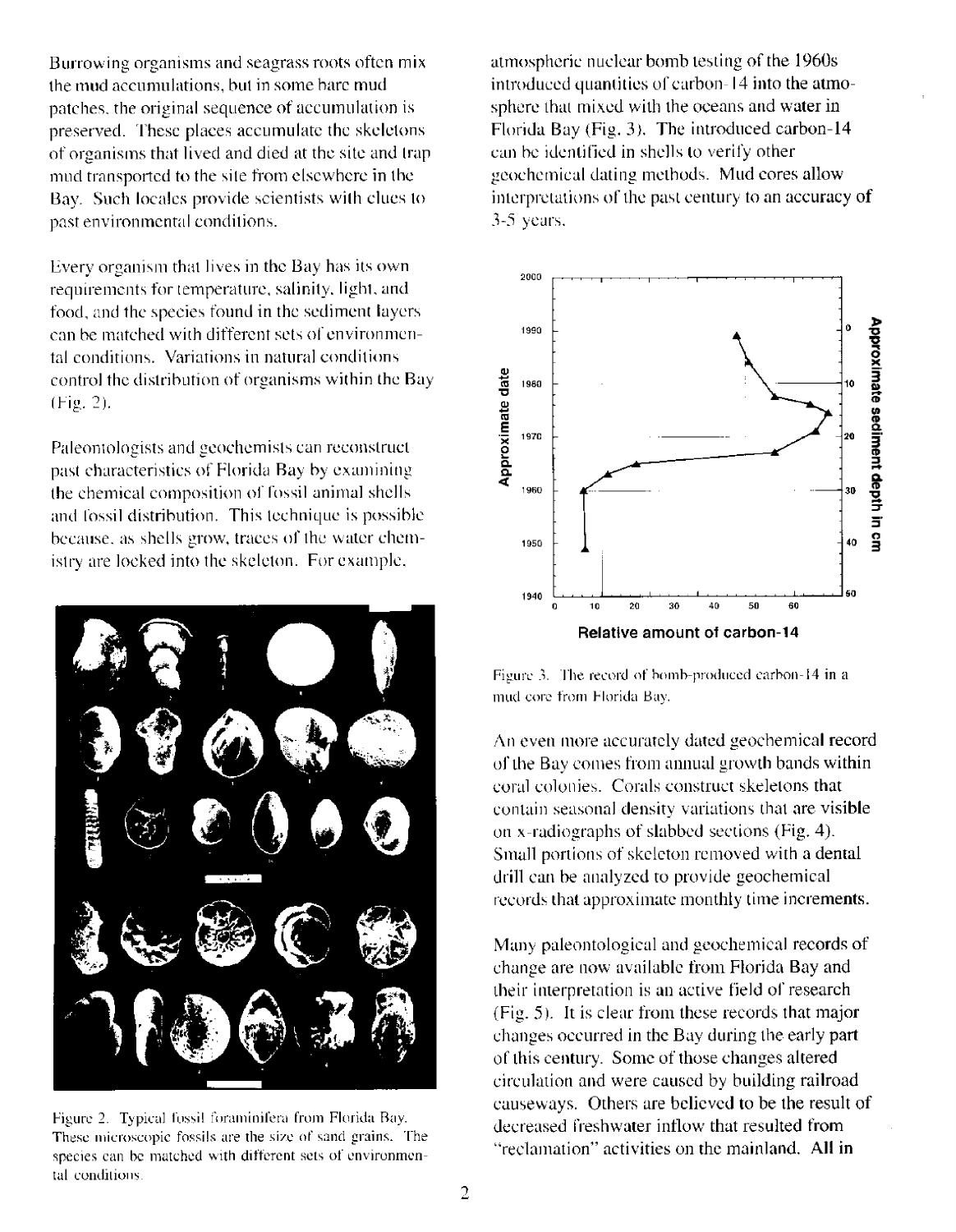Figure 4. (right) X-radiograph of a portion of coral skeleton showing annual density bands. Dark dense bands are dated like tree rings, by counting from the living surface.

Figure 5. (below) Paleontological records reveal the changes that have occurred in Florida Bay. Mollusks, foraminifera, and ostracodes were used to develop a history of salinity, shown on the left. Salinity was much more variable and higher over the past 60 years than near 1900, illustrated by comparing the two shaded areas. The long-term trend in salinity is indicated by the offset bold line. Vegetation indicator organisms are shown on the right. Non-

 $\bar{z}$  . and a state



seagrass indicator organisms (light shading) have not increased or decreased substantially over the past century. In contrast, there has been a marked increase in seagrass indicator organisms (dark shading) over the same period.

#### Patterns of Change at Russell Bank



all, these paleontological and geochemical records indicate that the Bay has been saltier and seagrasses more widespread during the second half of the 20<sup>th</sup> century.

## **Unexpected Consequences**

For the eastern and central Bay along its north shore, the long-term effect of onshore landscape modifications probably was to make some areas more like saline lagoons and less like estuaries. Arguably more important, natural pulses of freshwater, the "black water" events seen by 19th century observers, were tamed by the drainage efforts to the north. Lowering the water tables made settlement possible on land that formerly had been seasonally flooded. It also promoted loss of organic soil and saltwater intrusion.

By the 1930s, these latter two conditions were well understood. Floods during the late 1940s spurred political action to take a comprehensive approach to the problem. The South and Central Florida Project built in the 1950s and 1960s attempted to control flooding, stop saltwater intrusion, and slow soil loss. It was partially successful. In particular, floods were controlled and water levels were maintained to prevent further loss of aquifers. Several cores suggest that, since the 1950s, the eastern and central Bay have become more marine, allowing turtle grass to become more widespread.

#### **Turbidity, Turtle Grass, and Sediments**

Suspended sediment settles to the seafloor as turbulence, waves, and currents are reduced by the baffling action of seagrass beds. Turbidity is reduced or removed in the calm areas created by seagrass beds. Not only are seagrass beds themselves sediment traps, but they also act as breakwaters protecting adjacent, grass-free areas that accumulate sediment.

A characteristic of Florida Bay is that the margins of mudbanks are frequently lined by turtle grass. This relationship is not coincidental, rather, seagrass beds have helped to trap sediments thereby building mudbanks over thousands of years. Without sea grass, mudbanks would have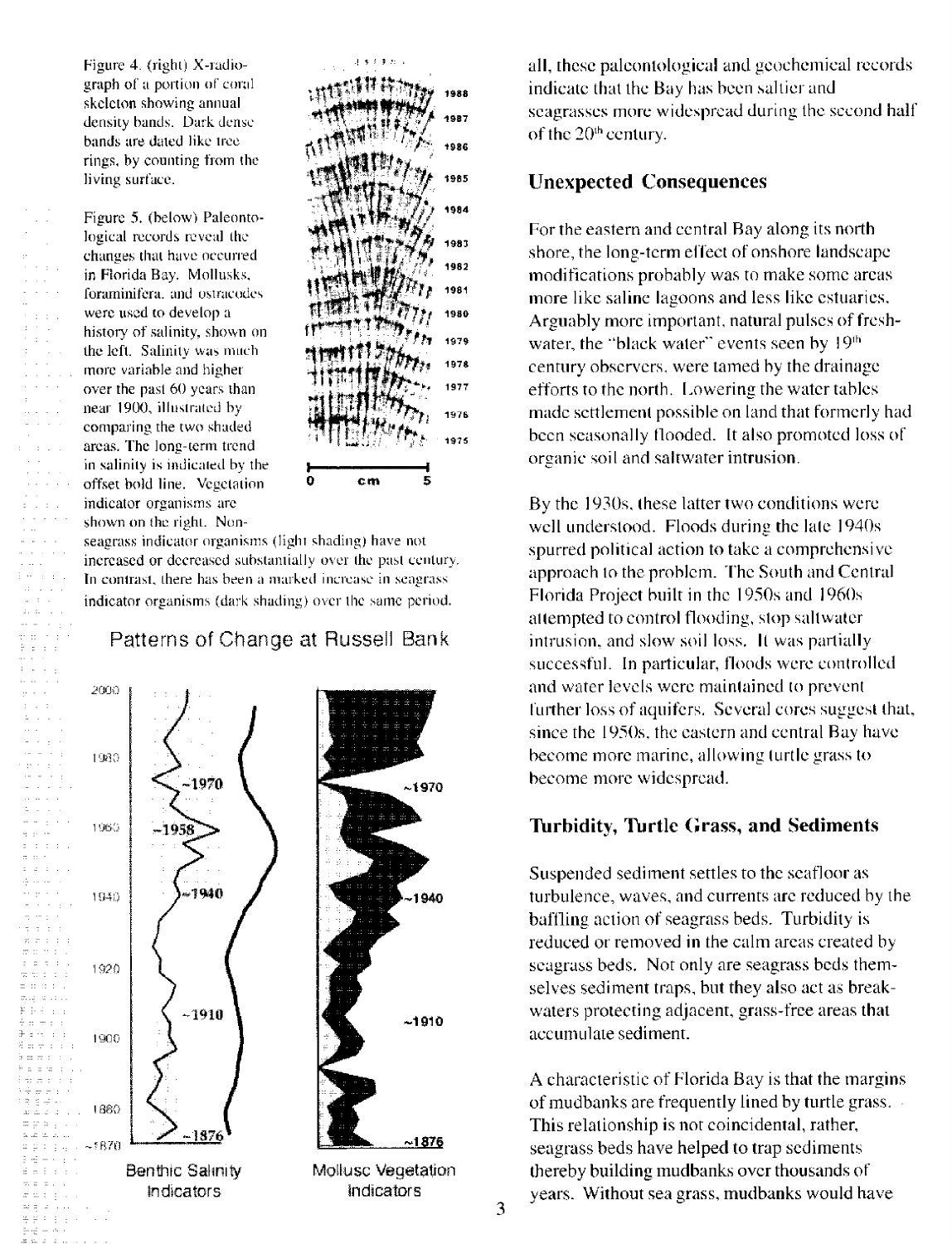eroded away long ago. Conversely, in areas where seagrass has recently died, sediment is remobilized and extensive turbidity results. Remobilized sediment will continue to move until reaching lowenergy areas protected by seagrass (Fig. 6). The very existence of mudbanks is testimony to the long-term relationship between seagrass, sediment, and turbidity in the Bay.

The spread of turtle grass may have resulted in the relatively clear Bay of the past five decades. Sedimentation rates greater than an inch a year have been measured in protected northeast areas. Yet mudbanks are much more extensive in the central and western Bay, suggesting that, historically, turtle grass has not been extensive in the northeast. If restoration of freshwater flows across the Everglades results in more estuarine conditions and a reduction in turtle grass, then sediments trapped for decades will be released and mobilized to create a more turbid Florida Bay. The rate of change will determine the apparent increase in turbidity. If the change is slow, requiring decades,

then only a slight increase in suspended sediment, mostly in the winter, will be noticeable as the Bay evolves toward more estuarine conditions.

### **Back to the Future**

Turbidity has always been a natural characteristic of Florida Bay. Even during the clear water period of the past five decades, aerial photographs show that sediment turbidity was a common winter occurrence. During the past decade it has become important to distinguish the turbidity caused by suspended sediments from that caused by microalgal blooms. Typically, sediment turbidity is gray or white in contrast to algal turbidity that is green or brown.

Supplying low-nutrient freshwater to Florida Bay may help to reduce algal blooms, but may also. increase sediment turbidity as seagrass beds change in response to lower salinity. Sediment turbidity should not be viewed as a problem,

Figure 6. Suspended sediment streams past Butternut Key after a winter storm in 1994.

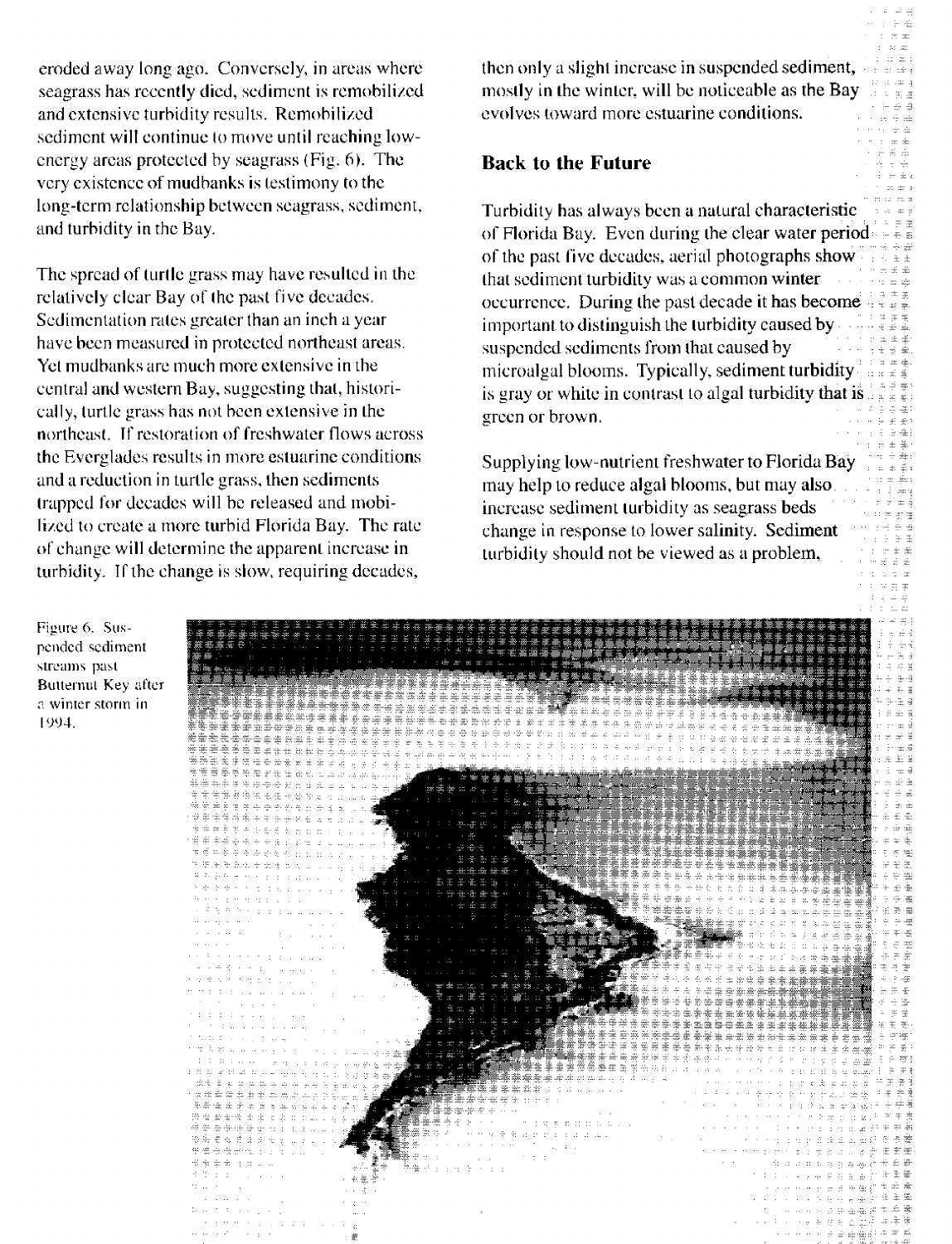

Figure 7. The Long Key Viaduct cast a strong shadow against the turbid Bay water on this late December afternoon in 1922. No one today recalls the white muddy water that streamed beneath the bridge early this century.

simply a natural response to creating a bay more like the one that existed at the beginning of the 20th century.

There have always been and always will be clear and turbid areas in Florida Bay. They may not be the same areas remembered from a visit to the Bay last week, last year, or decades ago (Fig. 7). But the same mudbanks and the same lakes will be there for our children, grandchildren, and greatgrandchildren to enjoy. By then their view may be of a somewhat more turbid Florida Bay, more akin to what the pioneers of the Florida Keys knew as Florida Bay.

## **Further Information**

Bethel, R. 1987. Flagler's Folly. Published by Rod Bethel, Key West, FL. 111 p.

Brewster-Wingard, G. L., and S. E. Ishman. 1999. Historical trends in salinity and substrate in central Florida Bay: a paleoecological reconstruction using modern analogue data. Estuaries 22: 369-383.

Enos, P. 1989. Islands in the bay - a key habitat of Florida Bay. Bull. Mar. Sci. 44: 365-386.

Enos, P., and R. D. Perkins. 1979. Evolution of Florida Bay from island stratigraphy. Bull. Geol. Soc. Amer. 90: 59-83.

Ginsburg, R. N. 1956. Environmental relationships of grain size and constituent particles in some south Florida carbonate sediments. Bull. Amer. Assoc. Petrol. Geol. 40: 2384-2427.

Prager, E. J., and R. B. Halley. 1999. The influence of seagrass on shell layers and Florida Bay mudbanks. J. Coast. Res. 15: 1151-1162.

Program and Abstracts. 1999. Florida Bay and Adjacent Marine Systems Science Conference, Key Largo, FL. Sea Grant, University of Florida, Gainesville, FL. 263 p.